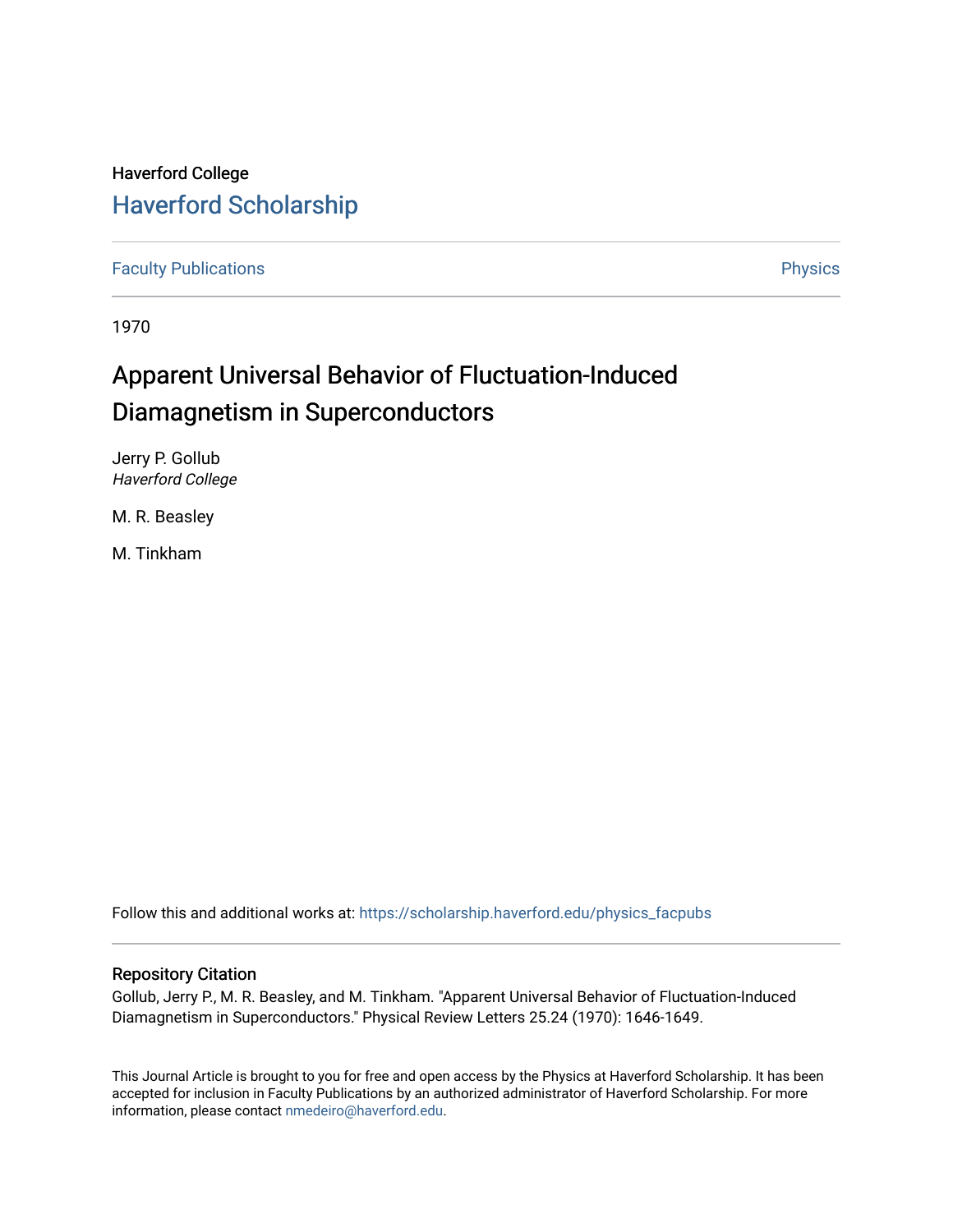${}^{2}P$ . A. Sturrock, R. H. Ball, and D. E. Baldwin, Phys. Fluids 8, 1509 (1965).

 ${}^{3}\text{H}$ . A. Gieske and H. R. Griem, Astrophys. J.  $157$ , 963 (1969).

 ${}^4A.$  J. Lichtenberg and S. Sesnic, J. Opt. Soc. Amer.

56, 75 (1966).

 ${}^{5}\text{H}$ . R. Griem and H.-J. Kunze, Phys. Rev. Lett. 23, 1279 (1969).

 $6$ Such field fluctuations exceed thermal fluctuations (calculated at the particle temperatures) by four or more orders of magnitude.

### Apparent Universal Behavior of Fluctuation-Induced Diamagnetism in Superconductors\*

J. P. Gollub, f M. R. Beasley, and M. Tinkham

Department of Physics and Division of Engineering and Applied Physics, Harvard University, Cambridge, Massachusetts 02138 {Received 8 October 1970)

The dependence on temperature and magnetic field of the diamagnetism due to fluctuations above  $T_c$ , while showing marked deviations from the behavior expected on the basis of the Ginzburg-Landau theory, appears to follow a universal behavior if one introduces a new characteristic field  $H_s$ , which may be expressed in terms of other known material-dependent parameters.

We have previously reported<sup>1</sup> observation of a temperature-dependent diamagnetism above the critical temperature  $T_c$  due to thermal fluctuations of the superconducting order parameter  $\Psi$ . We have since extended these measurements to other materials (including type-II superconductors) and to much higher fields and temperatures; these results will be reported in detail elsewhere.<sup>2</sup> The purpose of this note is to show that these data are well described by an apparently universal function of appropriately scaled field and temperature variables. This empirically derived function deviates markedly from the behavior predicted<sup>3,4</sup> on the basis of the simple Ginzburg-Landau (GL) theory, especially for  $T \gtrsim 2T_c$  and for fields comparable with  $H_{c2}(0)$ . These deviations demonstrate the expected breakdown of the GL theory in these regimes where short-wavelength fluctuations dominate, and where consequently the slow-variation approximations of the GL theory break down.<sup>5</sup> The apparent generality of our results suggests that there may exist a reasonably simple extension of the GL theory to deal with situations in which  $\Psi$  varies rapidly on the scale of  $\xi(0)$ , the zero-temperature GL coherence length. The attempt of Patton, Ambegaokar, and Wilkins<sup>6</sup> (PAW) to deal with the problem by means of an ad hoc cutoff energy is shown to have qualitative, but not quantitative, success.

Prange's calculation<sup>4</sup> of  $M'$ , the magnetization due to thermal fluctuations, is exact within the framework of the GL theory. It is found that M' diverges at the temperature  $T_{c2}(H)$ , defined by

the condition  $H=H_{c2}(T_{c2})$ , where the energy cost of a small fluctuation toward the superconducting state vanishes. Above  $T_{c2}$ ,  $M'(T)$  is predicted to fall off roughly as  $(T-T_{c2})^{-1/2}$ . In the temperature range near  $T_c$  where  $H_{c2}(T)$  is linear in T, it is predicted that a field- and material-independent curve should be obtained if  $M'/H^{1/2}T$  is plotted versus the dimensionless scaled temperature difference  $(dH_{c2}/dT)(T-T_c)/H$ . In particular, at the zero-field critical temperature  $T_c$ , it is predicted that

$$
M'/H^{1/2}T_c = -0.323 \Phi_0^{-3/2}k_B
$$
 (1)

is a universal constant for all superconductors. Here  $\Phi_0$  is the flux quantum  $hc/2e$ . While our data show some of the qualitative features of Prange's result, they do not agree quantitatively nor do they scale so simply, except perhaps near  $T_{c2}$ .

The PAW theory attempts to correct for the overestimate in GL theory of short-wavelength fluctuations by introducing an unknown energycutoff parameter  $E$  into the fluctuation spectrum. As a result, they find that the magnetization is strongly depressed below the Prange value if  $H > H^* \equiv mcE/\hbar e$  or if  $T-T_c > T^* \equiv 4m\xi^2(0)T_cE/\hbar^2$ , where  $2m$  is the electronic pair mass. The expectation that the GL theory should break down when the characteristic wavelength over which the order parameter varies is smaller than  $\xi(0)$ suggests that  $E \approx \hbar^2/4m\xi^2(0)$ , which corresponds to  $H^* \approx H_{c2}(0)$  and  $T^* \approx T_c$ . Wavelengths as short as  $\xi(0)$  occur for even the least energetic modes

<sup>1860</sup> (1965).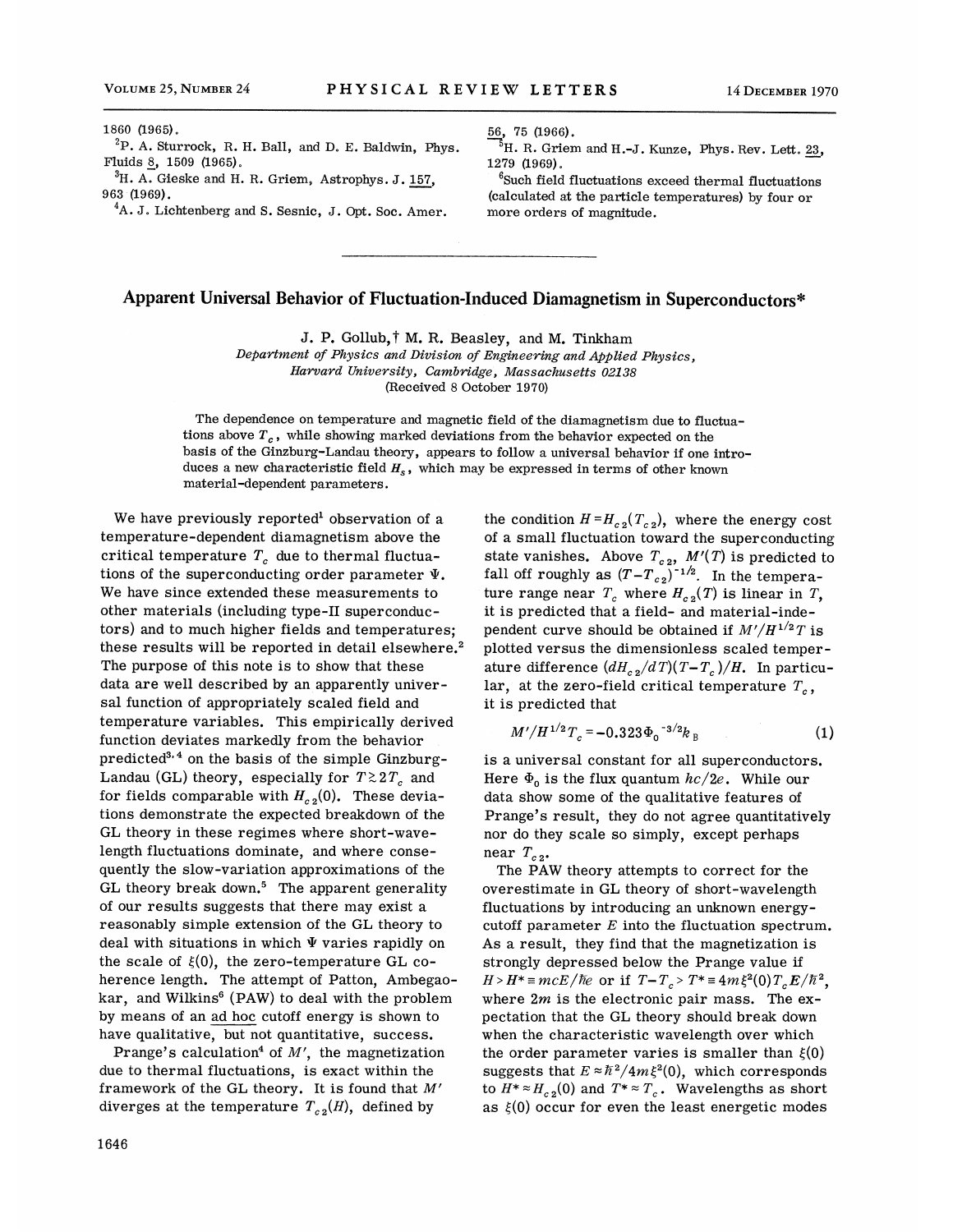

ted in units of the scaling field  $H_s$  and compared with the PAW falloff from Prange's theory.

of fluctuations when  $H \ge H_{c2}(0)$  but they occur at lower fields for the more energetic fluctuations. which vary more rapidly in space. Thus in the PAW calculation the cutoff does not become fully effective in reducing  $M'$  until the energies of even the lowest modes exceed the cutoff energy.

We have measured the temperature dependence of the magnetization at fields  $H$  up to 300 Oe and temperatures up to 16 K using instrumentation<sup>2</sup> based on a superconducting quantum interference magnetometer.<sup>7</sup> Our samples were long cylindrical single crystals  $(5\times40$  mm) of In, Pb, and PbTl alloys, grown from 99.9999% purity components. We take  $M'(H, T) = M(H, T) - M(H, T \gg T_c)$ in order to eliminate the temperature-independent magnetization of the normal state. This value of  $M'$  is quite well defined since our present measurements extend far above  $T_c$  where M is constant within experimental error over a range of several degrees Kelvin except in the highest field measurements on Pb and PbTl, where a slightly temperature-dependent moment was still observable at 16 K. These more extensive measurements almost completely eliminate the baseline uncertainty which concealed the disagreement with the Prange theory in our earlier work.<sup>1</sup>

In Fig. 1 we present the field dependence of  $M'(H, T_c)$  for three different materials. The ordinate  $M'(T_c)/H^{1/2}T_c$  would be field independent if Prange's theory mere valid. In fact the ordinate is progressively depressed as  $H$  increases. We find that for a given  $H$ , In deviates the most and Pb-5%Tl the least from Prange's



FIG. 2. Temperature dependence of the scaled magnetization of three materials at two values of  $H/H_s$ compared with the Prange result.

theory. However, if the field is plotted in units of a scaling field  $H_s$ , which is chosen to be 2.1 Oe for In, 36 Oe for Pb, and 720 Oe for Pb-5%Tl, then the data for the three materials coincide and fall belom Prange's theory in the same fashion. With our definition of  $H_s$ , the ordinate is half of Prange's value at  $H/H_s = 1$ ; it is nearly zero when  $H \approx 20H_s$ , which incidentally is about equal to  $H_{c2}(0)$  for the pure materials. The observed fall is very slow, being roughly logarithmic with field, so that the fall from 80 to  $20\%$ of the Prange value stretches over two decades in  $H/H_s$ . The PAW prediction is also shown, with  $H^*$  identified with  $1.1H_s$  to force agreement at  $H/H_s = 1$ . It is not known whether the data would coincide with Prange's result in the limit as  $H/H_s \rightarrow 0$ , since accurate data at  $T_c$  can only be obtained in fields large enough to shift  $T_c(H)$ down by at least the width of the transition due to sample inhomogeneity.

We also find that for a given value of  $H/H_s$  the temperature dependence of  $M'$  exhibits universal behavior. This is shown for two values of  $H/H_s$ in Fig. 2, where the temperature and magnetization are plotted in the scaled variables suggested by Prange's theory. The data lie substantially below Prange's theory but for a given  $H/H_s$ , the temperature dependence is the same for all materials. We consider this universal behavior to be remarkable in view of the fact that the data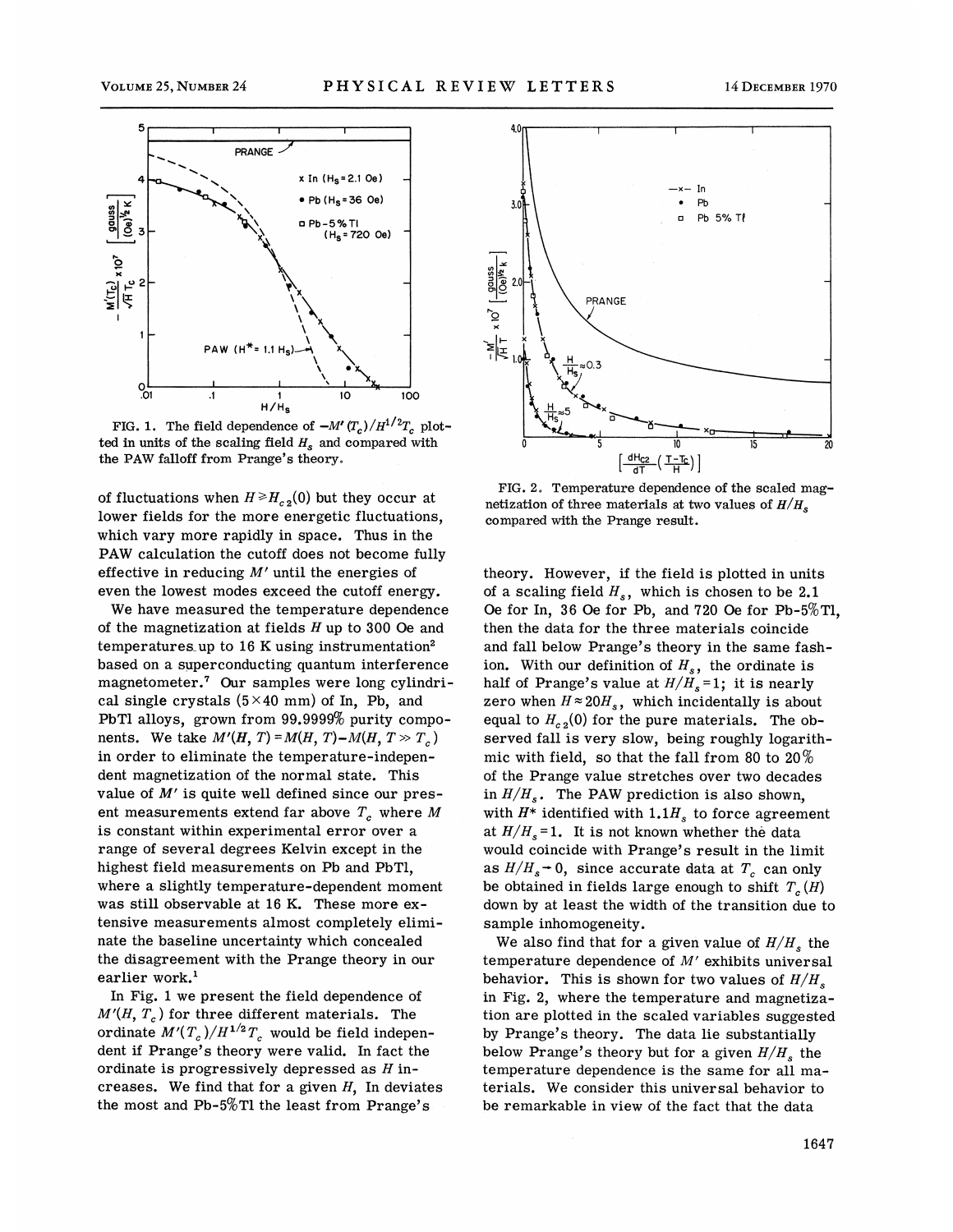involve clean type-I superconductors with both strong and relatively weak electron-phonon coupling and also a type-II alloy superconductor.

We conclude from these comparisons that to a good approximation,  $M'(H, T)/H^{1/2}T$  depends only on two parameters, a scaled temperature  $(dH_{c2}/$  $d(T)(T-T_c)/H$  and a scaled field  $H/H_s$ , where  $H_s$ is a single parameter for each material. The PAW theory suggests the correct sort of reduced variables to obtain universal behavior and qualitatively describes the suppression of fluctuations at high fields and high temperatures. However, in attempting to fit<sup>8</sup> the PAW theory to the data we are forced to use an  $H^*(\approx H_s) \ll H_{c2}(0)$ . With our interpretation of the cutoff energy  $E$ , this suggests an unreasonably long characteristic cutoff wavelength. An alternative, and perhaps more reasonable, viewpoint is that the PAW type of cutoff does not start to suppress the higher energy modes soon enough. Our data on the type-I superconductors show that for  $H > H_{c2}(0)$ , fluctuations have been almost completely suppressed, whereas, as noted before, the PAW cutoff [with  $H^* \approx H_{c2}(0)$ ] only begins to suppress M' strongly when  $H \approx H_{c2}(0)$ .

The nature of the parameter  $H_s$  is not entirely understood. We find that  $H_s/H_{c2}(0)$  is 0.05 for In, 0.06 for Pb, and 0.4 for Pb-5%Tl. Not only is  $H_s$  much less than  $H_{c2}(0)$  for all three materials, but the alloy differs from pure lead more than a simple proportionality to  $H_{c2}(0)$  would lead one to expect. Empirically, we find that to a good approximation

$$
H_s = C(\Phi_0/2\pi\xi_0^2)(1+\xi_0/l)^2,
$$
 (2)

where  $C \approx 0.083$ . This suggests that in accounting for the suppression of fluctuations by a magnetic

field, the Pippard electrodynamic coherence length, defined by  $1/\xi_p \approx 1/\xi_0 + 1/l$ , may be the appropriate characteristic length, rather than  $\xi_{GL}(0)$ . The values of  $H_s$  for our samples, determined using (2) with  $\xi_0$  and *l* determined by  $\frac{1}{2}$  and  $\frac{1}{2}$  and  $\frac{1}{2}$  determined by standard procedures,<sup>9</sup> are shown in Table I. Evidently the agreement is quite good, although it must be pointed out that the preference for  $\xi_{p}$ over  $\xi_{GL}(0)$  depends solely on the data for one alloy. Moreover, as is clear from Fig. 1, the alloy data do not cover the lower part of the falloff because data at sufficiently high-magnetic fields could not be conveniently obtained with our present apparatus. As a result, it is not established with certainty that the alloy data would follow the "universal" results for  $H \ge H_s$ . For example, if  $M'$  for the alloy were also fully suppressed at  $H_{c2}(0)$ , it could not follow the universal behavior exhibited by the clean type-I superconductors. We are presently extending our measurements to other alloy systems and to higher values of  $H/H_s$  to check the dependence of  $H_s$  on  $l$ , and also to check whether the alloy samples follow the universal results even for  $H > H_s$ .

We feel that these results concerning the suppression of the diamagnetism at high fields contain considerable implicit information about the nature of the deviations from simple GL theory for short-wavelength phenomena. However, it is difficult to extract inductively from the data any quantitative modification of the GL freeenergy functional or (equivalently) of the energy spectrum of the fluctuations, because the observed diamagnetism is the sum of contributions from many modes of excitation, each with its own spatial dependence. The best agreement

| Parameter            | In                  | P <sub>b</sub>   | $Pb-5\%T1$        | Unit      |
|----------------------|---------------------|------------------|-------------------|-----------|
| $T_c$                | 3.409 <sup>a</sup>  | 7.2 <sup>a</sup> | 7.1 <sup>a</sup>  | K         |
| $\kappa(T_c)$        | 0.0620 <sup>b</sup> | $0.328^{\rm c}$  | 1.19 <sup>a</sup> |           |
| $(dH_{c2}/dT)_{T_c}$ | $13.4^{d}$          | 111 <sup>c</sup> | 402 <sup>a</sup>  | 0e/K      |
| $H_{c2}(0)$          | $45^e$              | $594^\circ$      | 1800 <sup>f</sup> | <b>Oe</b> |
| $Hs$ (meas)          | $2.1 \pm 0.2$       | $36 \pm 4$       | $720 + 150$       | <b>Oe</b> |
| $H_s$ [from (2)]     | 2.07                | 36.4             | 616               | <b>Oe</b> |

Table I. Superconducting material parameters for our samples.

<sup>a</sup> From this work.

 $^{b}$ J. Feder and D. S. McLachlan, Phys. Rev. 177, 763 (1969).

 ${}^{\text{c}}$ G. Fischer, Phys. Rev. Lett.  $20$ , 268 (1968).

 $^{d}$  (dH<sub>c2</sub>/dT)<sub>Tc</sub> =  $\sqrt{2\kappa}$  (T<sub>c</sub>) (dH<sub>c</sub>/dT)<sub>Tc</sub>.

<sup>e</sup> Estimated using  $\kappa(0) \approx 0.11$  (from Ref. b).

<sup>f</sup> Estimated from data on  $H_{c2}(0)$  vs  $\kappa$ : G. Bon Mardion, B. B. Goodman, and A. Lacaze, J. Phys. Chem. Solids 26, <sup>1148</sup> (1965).